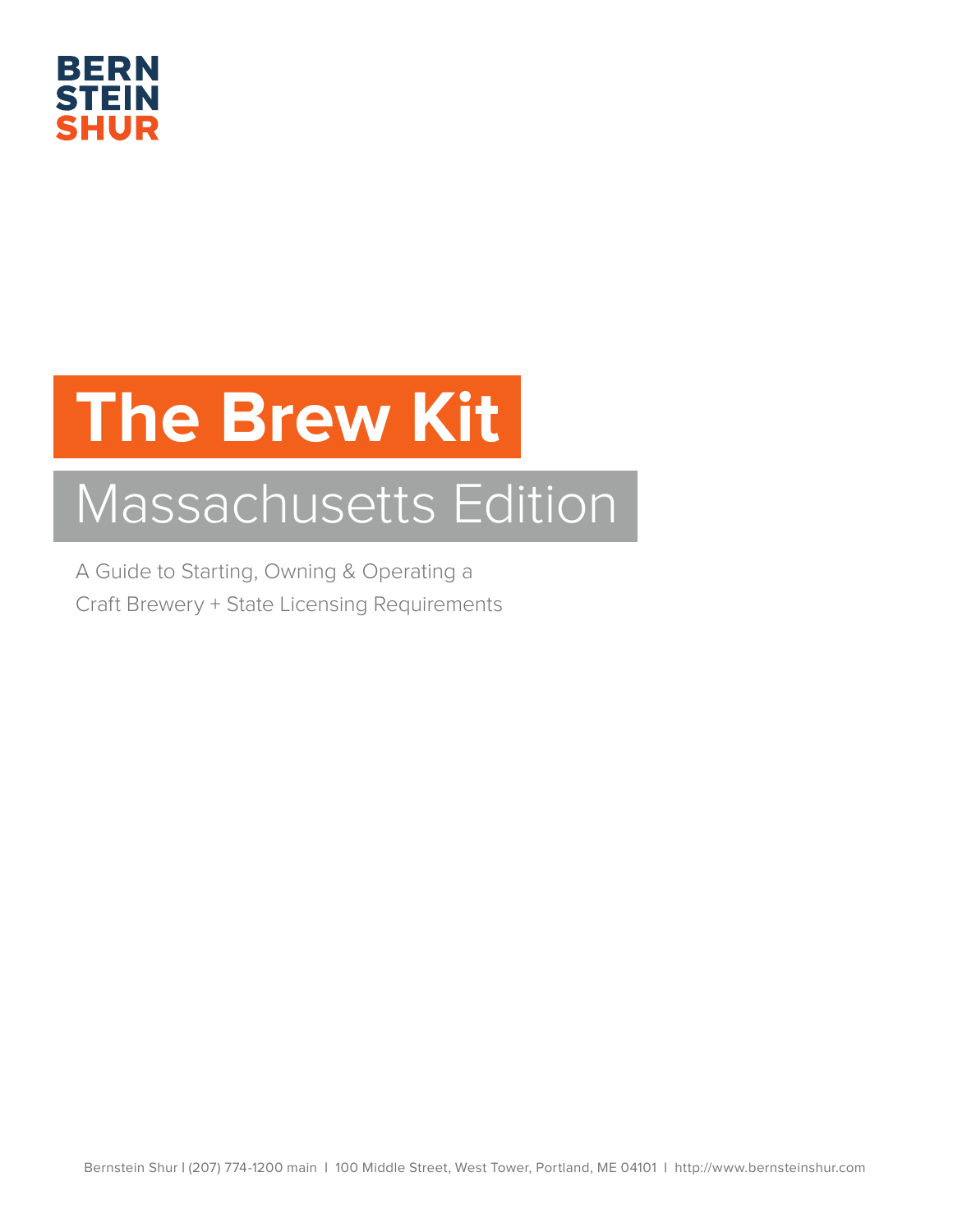

## **The Brew Kit**

## Massachusetts Edition

A Guide to Starting, Owning & Operating a Craft Brewery + State Licensing Requirements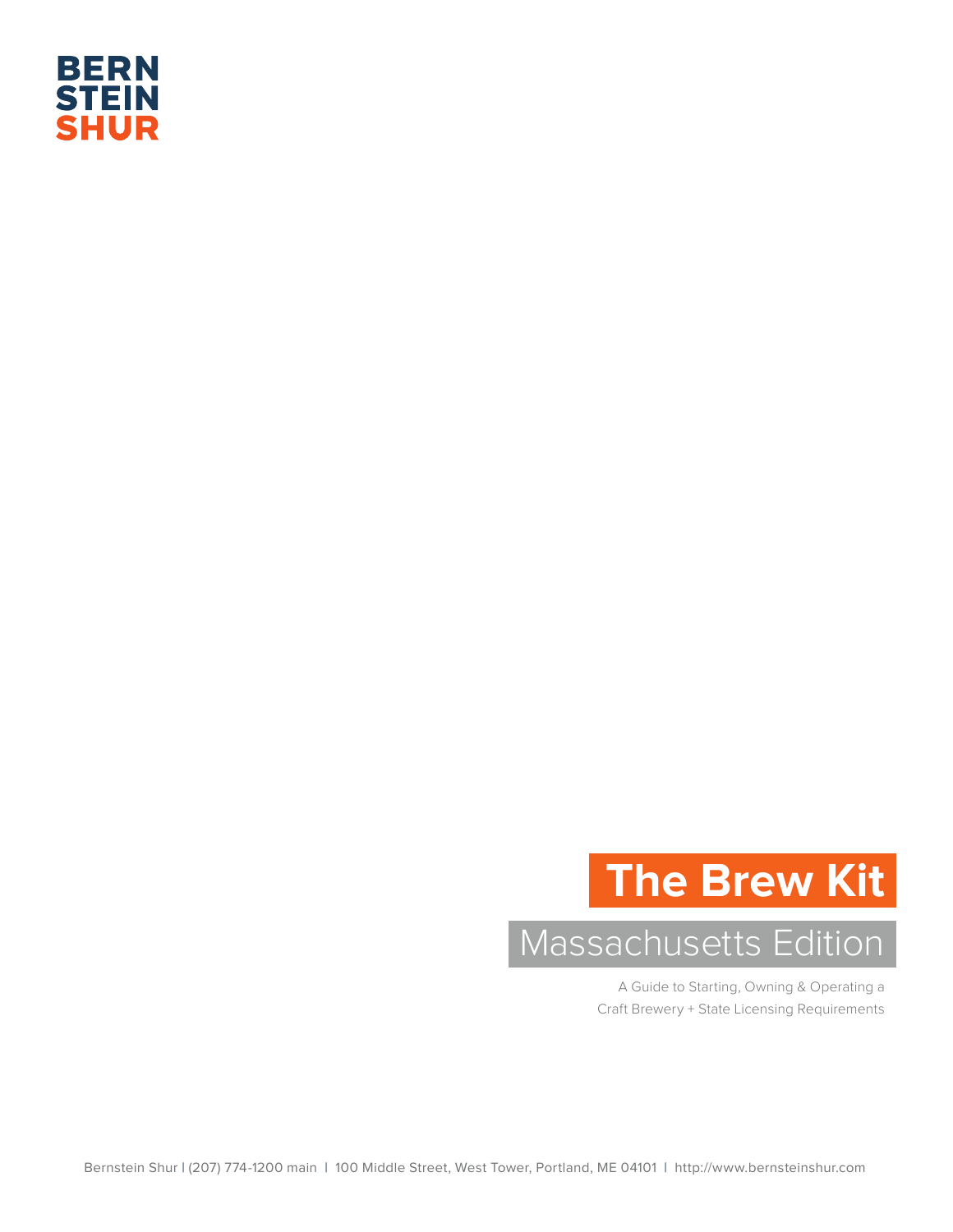## **Contents**

## PRIMARY FERMENTATION

| Brand Identity and Trademark Protection  6 |  |
|--------------------------------------------|--|
|                                            |  |
|                                            |  |
| State Licensing and Compliance  12         |  |

## SECONDARY AGING, BLENDING, AND BOTTLING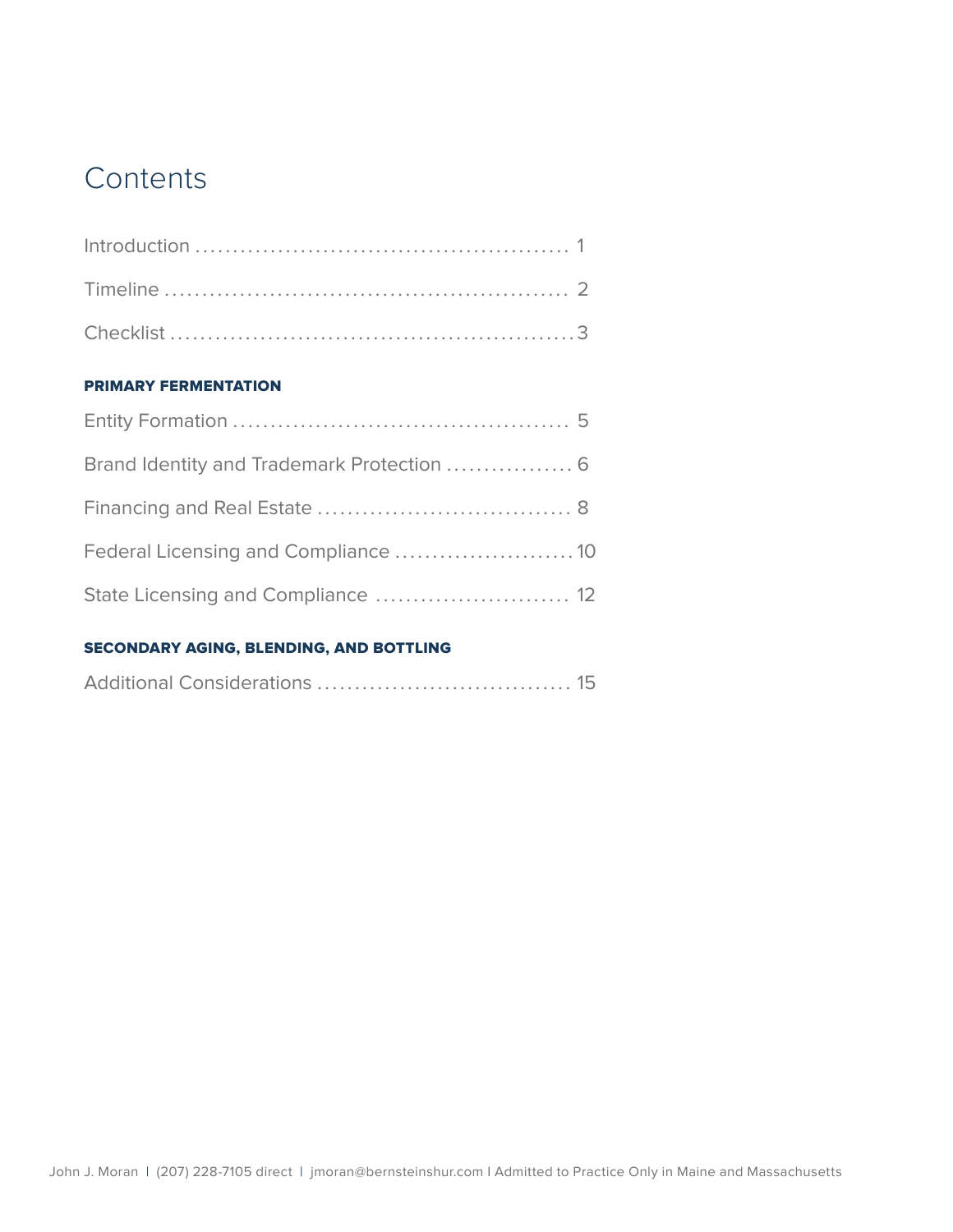## Introduction

If you are an avid homebrewer, a veteran commercial brewer, or someone who falls somewhere in between, you might have considered starting your own brewery at one time or another but might not have known where or how to begin—enter, The Brew Kit. The Brew Kit is a guide designed to help simplify an otherwise complex start-up process for breweries-in-planning and also to raise important issues for existing breweries to consider or revisit. It starts with an overall timeline, proceeds with a handy checklist, and follows with an explanation of each individual step in the process.

Of course, **The Brew Kit is a non-comprehensive overview that does not offer, and should not be interpreted to offer, legal advice. In addition, you should not rely solely upon the information contained in The Brew Kit when starting or operating your craft brewery. Instead, you will be served best by engaging legal counsel early in the process with significant experience in the food and beverage industry—like Bernstein Shur.** This is not, by any means, our "first brew day." We currently represent a significant number of craft breweries throughout New England with production capacities ranging from two-barrel to sixtybarrel brewhouses. Our practical approach and industry knowledge will help ensure that you will be able to more fully enjoy the business of brewing. So, relax, don't worry, and read The Brew Kit.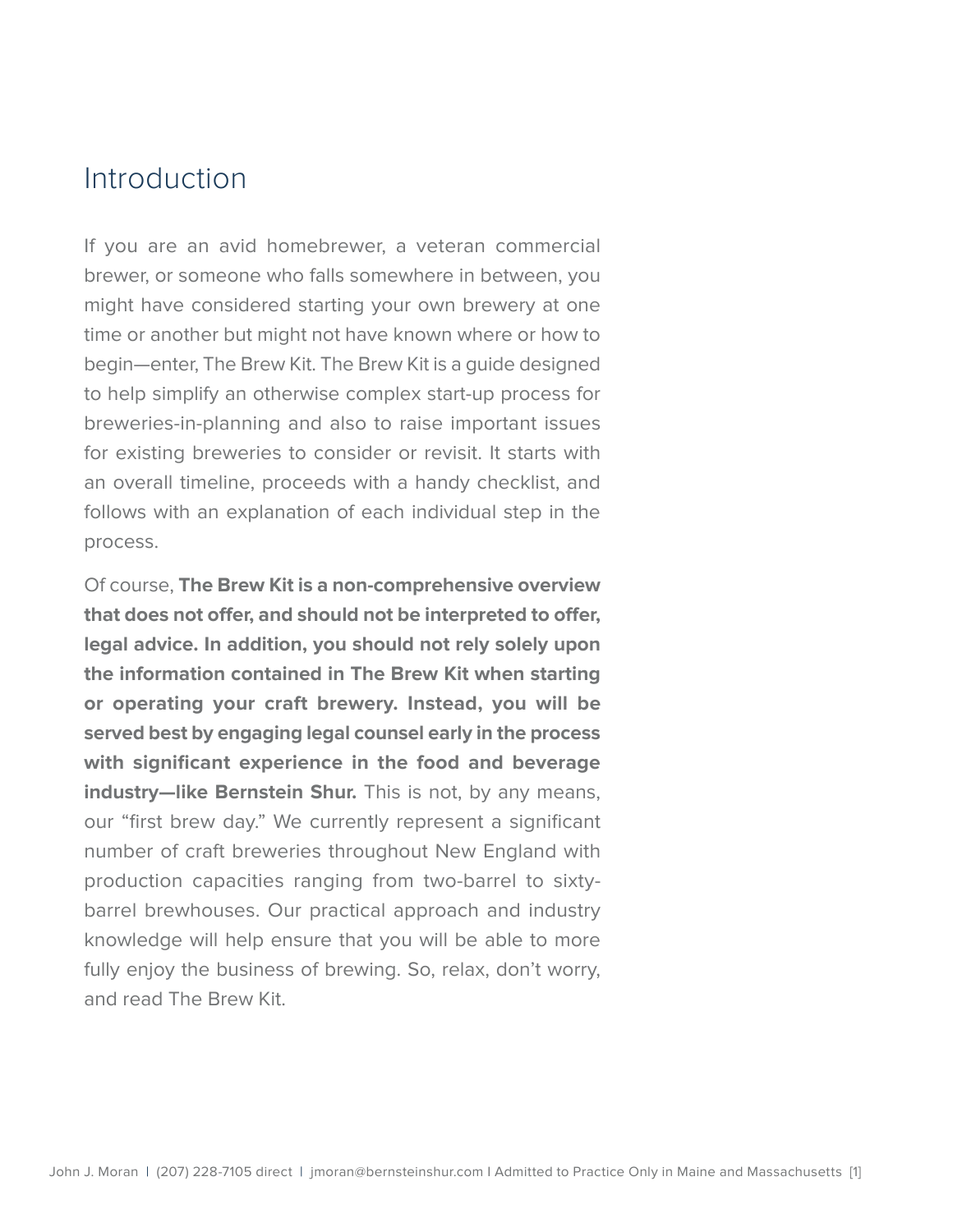## Timeline

## PRIMARY FERMENTATION

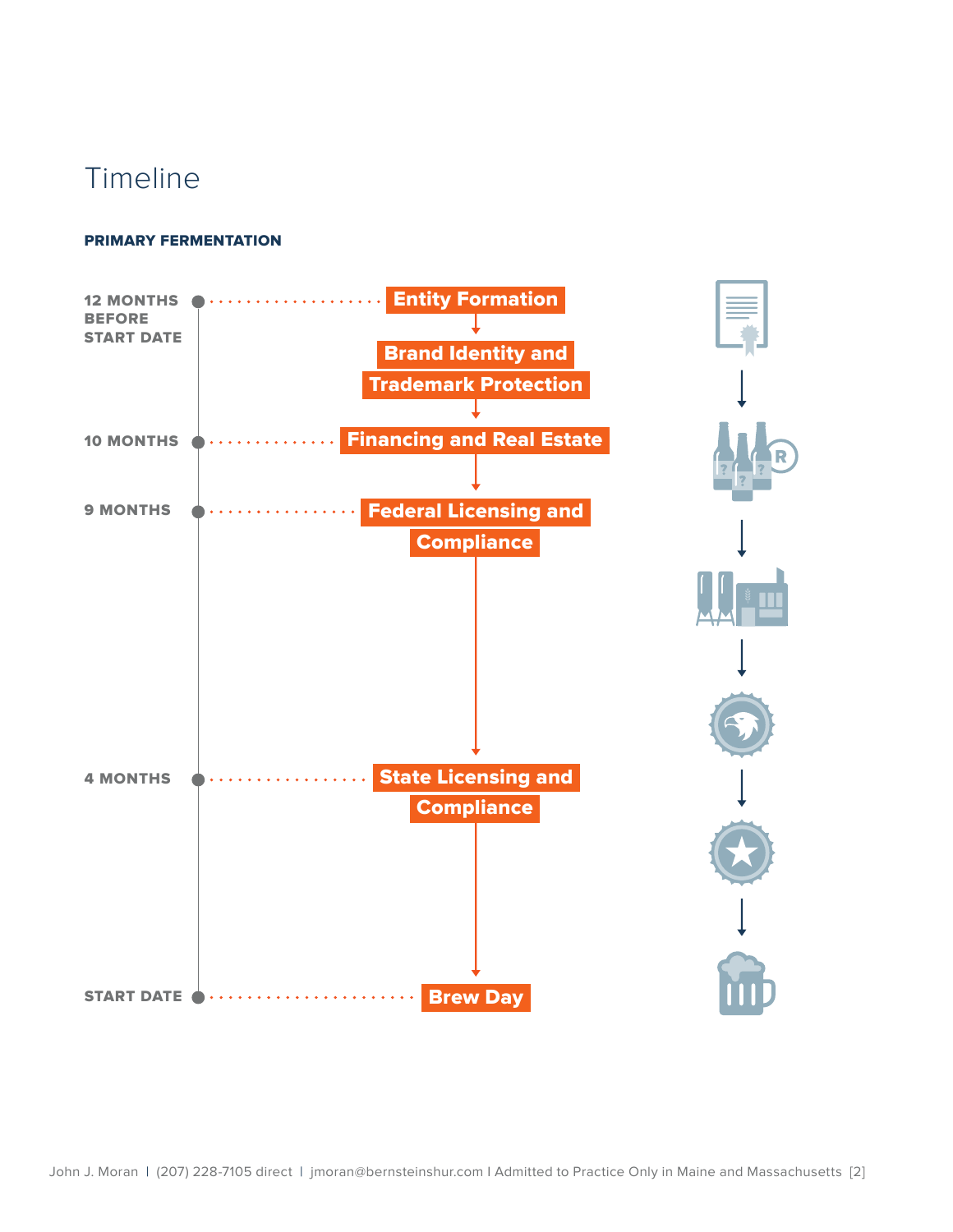## **Checklist**

## PRIMARY FERMENTATION

## ENTITY FORMATION

- □ Select and form the proper legal business entity
- **□** Consult with an attorney and a certified public accountant
- □ Consider key questions

## BRAND IDENTITY AND TRADEMARK PROTECTION

- □ Choose your brand identity
- □ Obtain trademark protection

## FINANCING AND REAL ESTATE

- **□** Determine the right kind of financing
- □ Secure a location for your brewery

## FEDERAL LICENSING AND COMPLIANCE

- ☐ Apply for a federal brewery license
- ☐ Complete all federal registrations and approvals
- ☐ File federal excise taxes

## STATE LICENSING AND COMPLIANCE

- □ Apply for a state brewery license
- **□** Complete all state registrations and approvals
- ☐ File state excise taxes

## SECONDARY AGING, BLENDING, AND BOTTLING ADDITIONAL CONSIDERATIONS

☐ Lay out plan with legal counsel for ongoing maintenance of trademarks, employment policies, distribution strategies, and management issues

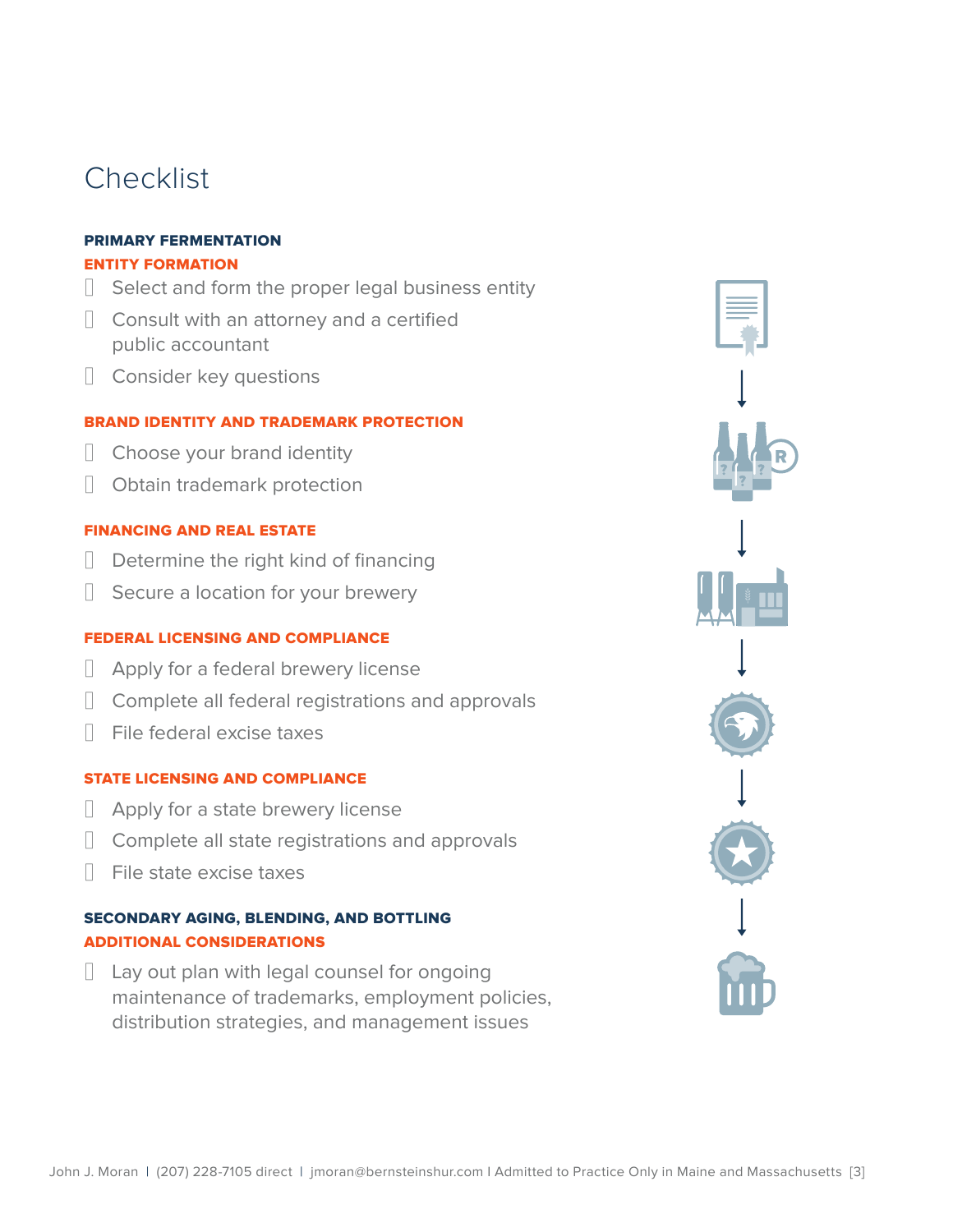Primary Fermentation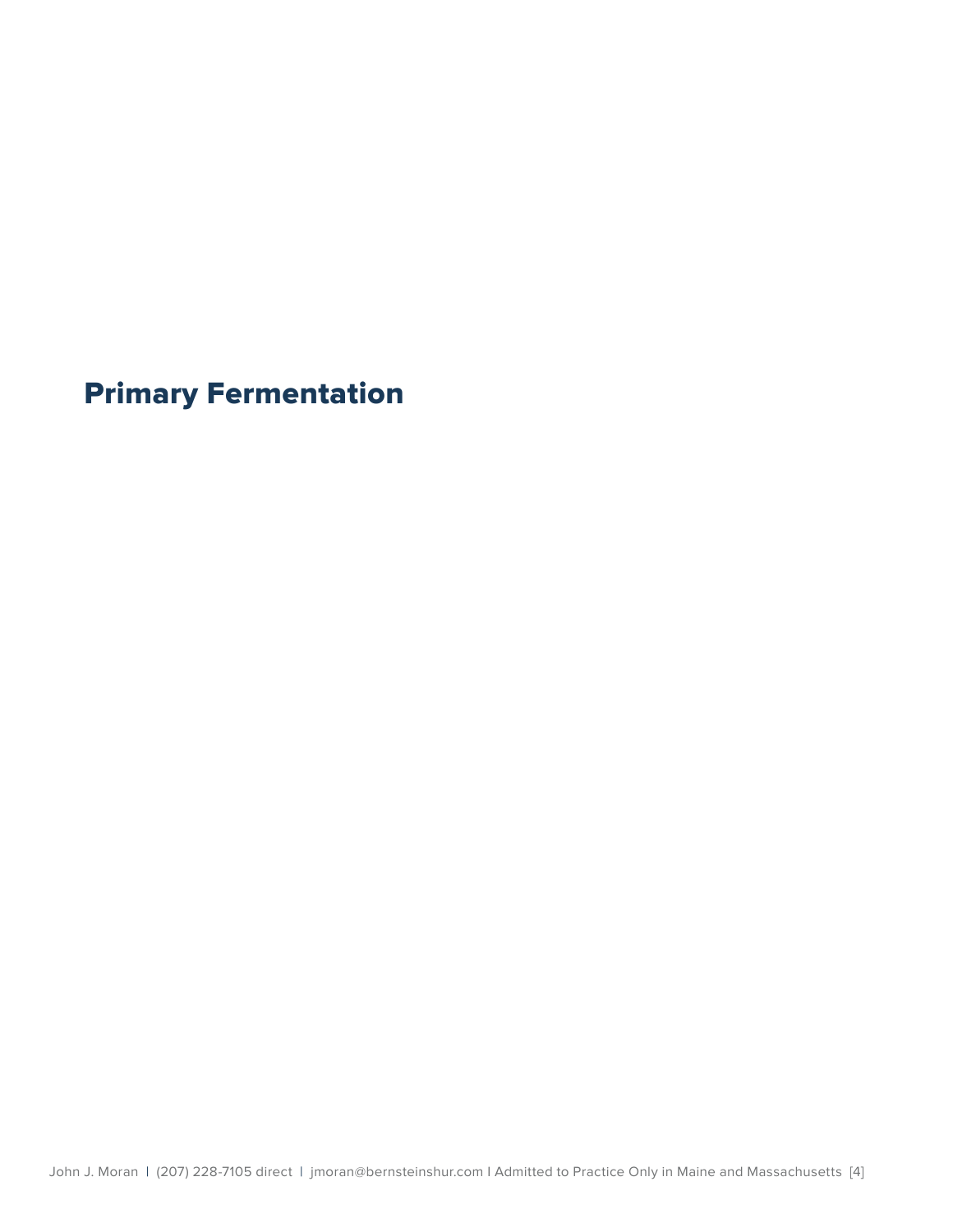## Entity Formation 12 MONTHS BEFORE START DATE

In most cases, the first step for a brewery-in-planning is to select and form the proper legal business entity.

What: A legal business entity (e.g., corporation, limited liability company, limited partnership, etc.) is a business structure created by state law that is separate and distinct from the owners and under which the owners will own and operate the brewery.

Why: The proper selection and formation of a legal business entity, among other things, formalizes the organization and management of your brewery, limits the personal liability of the brewery's owners, and offers several tax planning advantages. (It's usually less intimidating than it sounds.)

How: Consult with an attorney and a certified public accountant who both specialize in business and taxation matters. They will help structure your business in the most stable and efficient way possible to guarantee its long-term health and continued success.

In order to determine the most appropriate business structure for the brewery, your professional advisors will ask you to consider a few key questions and you can save time (and money) by preparing possible answers in advance of your meeting. For example:

- How will you fund the brewery's present and future financial needs?
- Do you hope to limit your personal liability for the brewery's debts and obligations?
- How will the brewery's profits be taxed?
- How will you be compensated for your time and effort in owning and operating the brewery?
- Who will own and/or control the business, who will manage the brewery's day-to-day operations, and what will that management structure look like?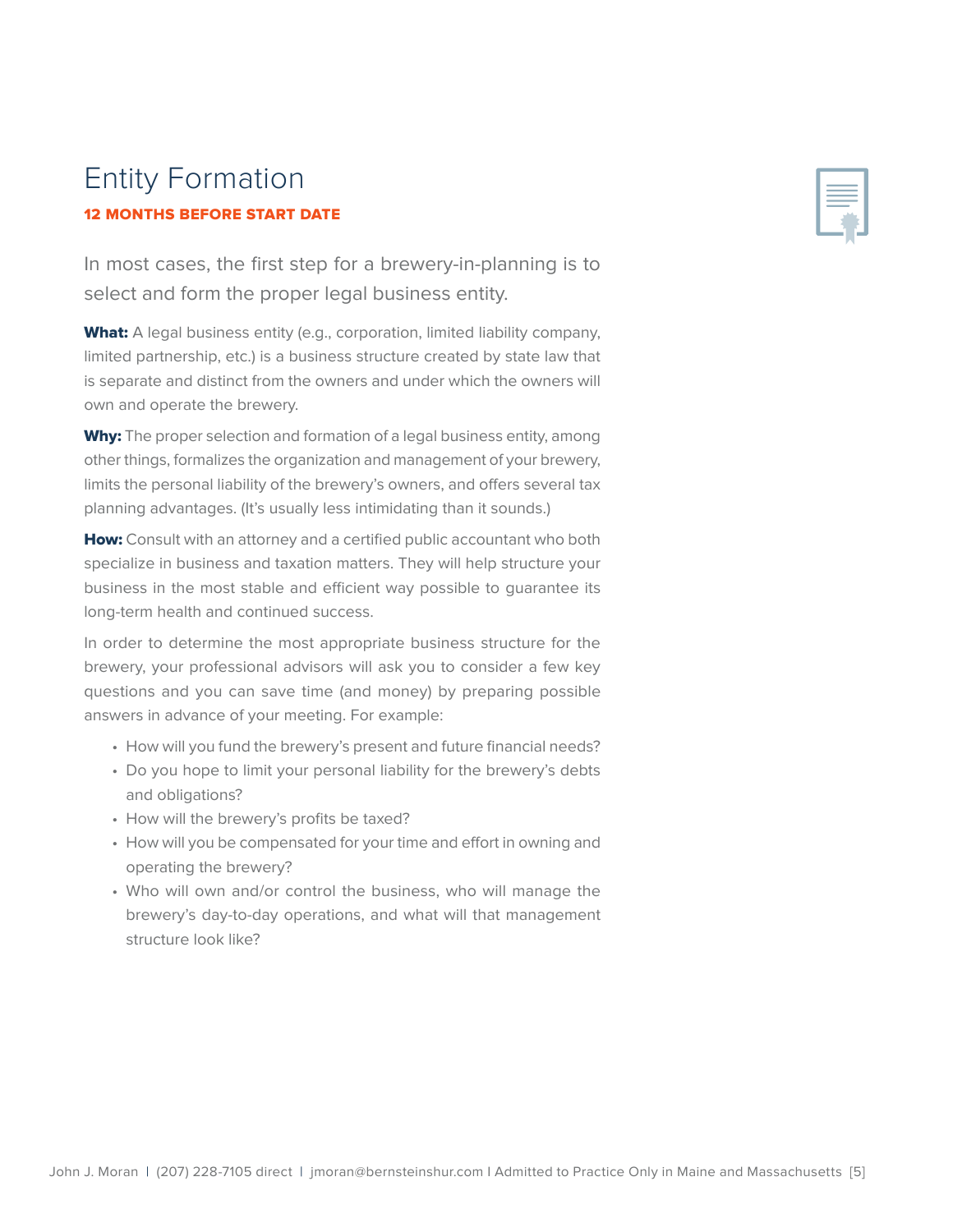## Brand Identity and Trademark Protection 10–12 MONTHS BEFORE START DATE

The next step for a brewery-in-planning is to choose a brand identity and protect that brand identity through trademark registration, which helps your customers identify, locate, and connect with your brewery's goods.

### STEP 1: CHOOSE YOUR BRAND IDENTITY

Why: The name of your brewery is the most natural extension of yourself: it defines the brewery's ethos, reinforces the brewery's independent culture, and sets the brewery apart from other breweries in the marketplace. Like a simple misstep on brew day that might lead to unwanted oxidation or unpleasant off-flavors, a brewery name that misses the mark might similarly obstruct your brewery's initial success.

How: Discuss your ideas with an attorney and a marketing professional who understand the craft beer industry and the local marketplace. It is worth the extra time and effort to find the right name—one that strikes the right balance between who you are and the availability for trademark registration. An experienced attorney can help you find a name that meets both criteria.

#### STEP 2: REGISTER A TRADEMARK

What: A trademark is a word, phrase, name, symbol, or design-or some combination of those pieces—that identifies the source of your brewery's goods and distinguishes them from those manufactured and sold by other breweries in the marketplace. Although the simple use of a name may grant some initial trademark rights to the brewery, federal trademark registration of that name through the United States Patent and Trademark Office (USPTO) offers much more protection for the brewery and the brewery's brand identity.

Why: The rapid growth and expansion of the craft beer industry throughout the country has inevitably led to more trademark disputes amongst breweries (and distilleries and wineries). Therefore, it is increasingly important to protect the brewery's brand identity during the initial stages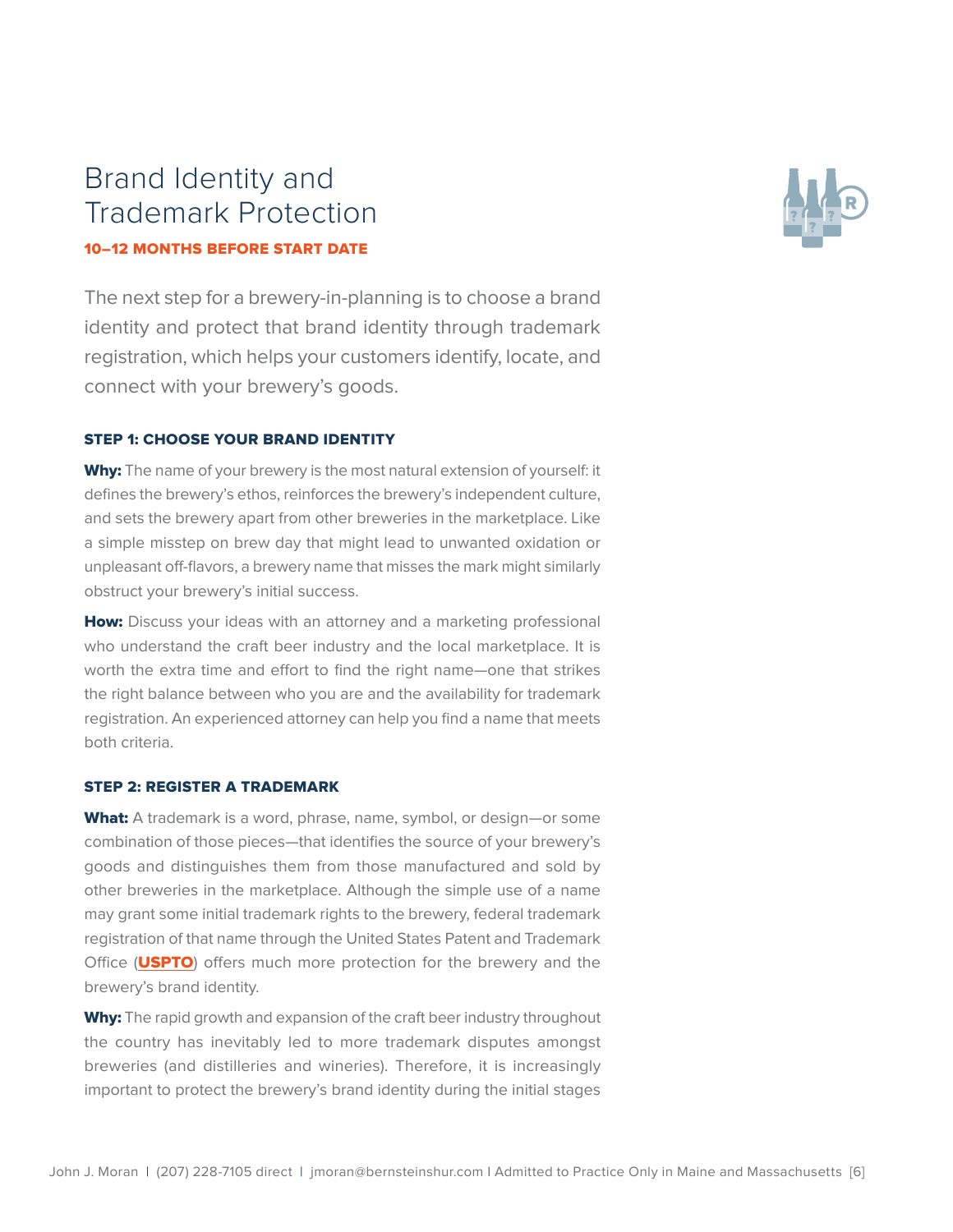of development, the identity of which includes not only the brewery's name but also any logos or beer names that you believe are critical to establishing the brewery's culture.

How: Consult with experienced trademark legal counsel-like Bernstein Shur—who can conduct a full trademark clearance search to ensure that your proposed brewery name is not currently used or registered by another brewery or similar business. We can also provide guidance on how to enforce your trademarks in the marketplace, which is an ongoing responsibility for any small business owner (see "Maintaining and Enforcing Your Trademarks").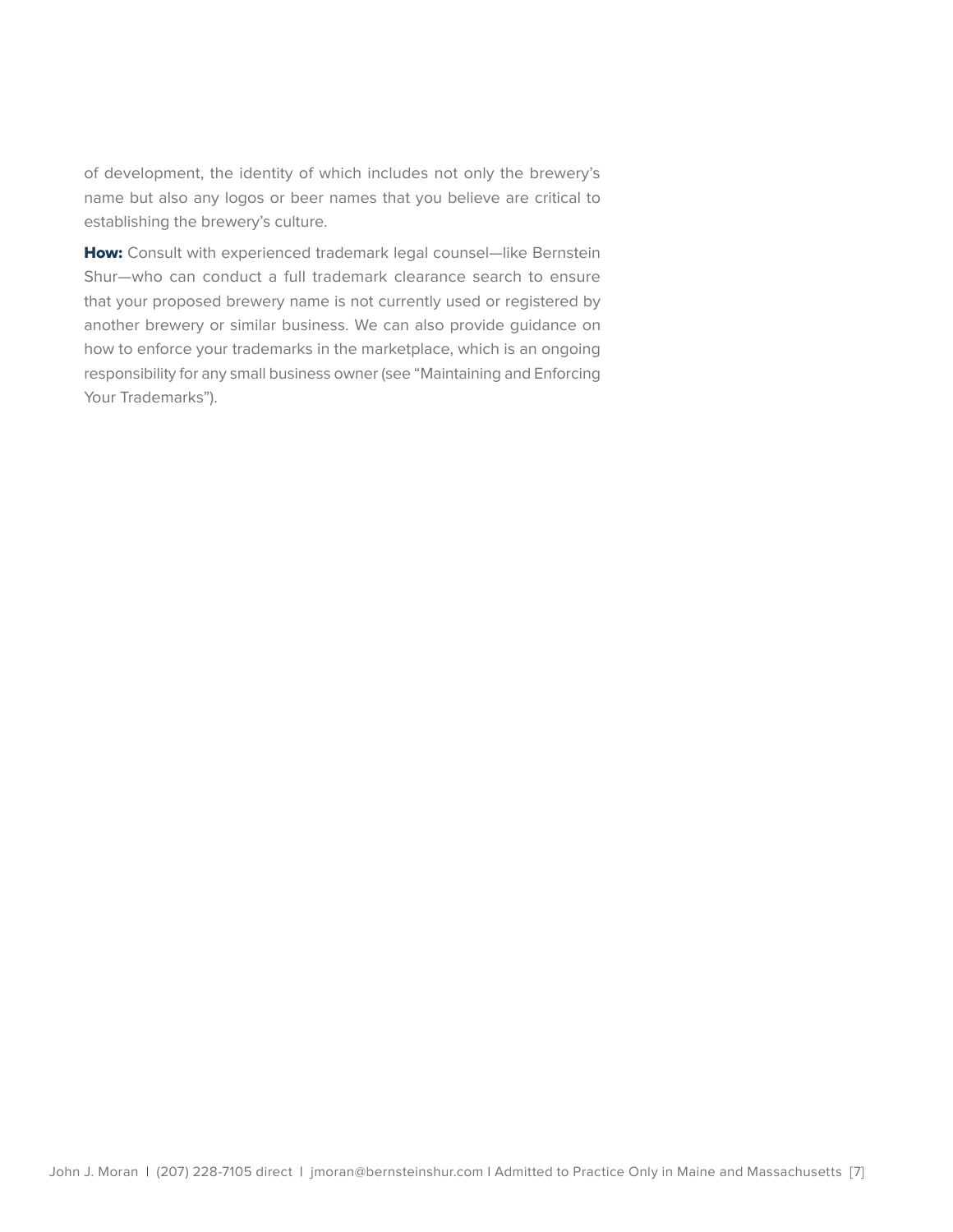## Financing and Real Estate 10 MONTHS BEFORE START DATE

Once the brewery-in-planning drafts an executive summary or a full-fledged business plan and prepares detailed financial projections—which should, among other things, account for the purchase of big-ticket items (e.g., brewing equipment) and payment of ongoing business obligations (e.g., lease or mortgage payments)—you should consider how the brewery will finance costs and secure affordable real estate space.

#### STEP 1: DETERMINE THE RIGHT KIND OF FINANCING

Why: In the early stages of the business, the brewery's founder will often contribute his or her personal savings into the brewery to help cover startup costs (i.e., "bootstrapping"), but the brewery will generally use debt financing, equity financing, or a combination of both to finance the purchase of big-ticket items and payment of its ongoing business obligations.

How: There are two basic options to finance the brewery-in-planning: debt financing, and equity financing. The first option, debt financing, is the process of raising money by borrowing funds from a traditional lender (such as a savings bank or a credit union) or from non-traditional lender (e.g., a high net-worth individual) and promising to repay those funds with interest over a certain period of time.

The second option, equity financing, is the process of raising money by selling o portions of ownership in the brewery to third parties (i.e., investors). Any equity financing and most non-traditional debt offerings (e.g., convertible debt) are regulated by federal and state securities laws. This process is often called a "securities offering" or "offering of securities" because the brewery, by offering equity and certain types of debt, is "offering securities" (a term of art) in the company. It is very important for the brewery to contact legal counsel experienced in both debt and equity financing—like **Bernstein Shur's Private Capital Team**—to make sure that the brewery complies with federal and state securities laws and regulations and fully understands its debt obligations.



#### Pro tip:

Once the brewery calculates the cost of startup brewing equipment, it is wise to consider placing an order for the brewing equipment because the construction, fabrication, and shipping times are sometimes substantial.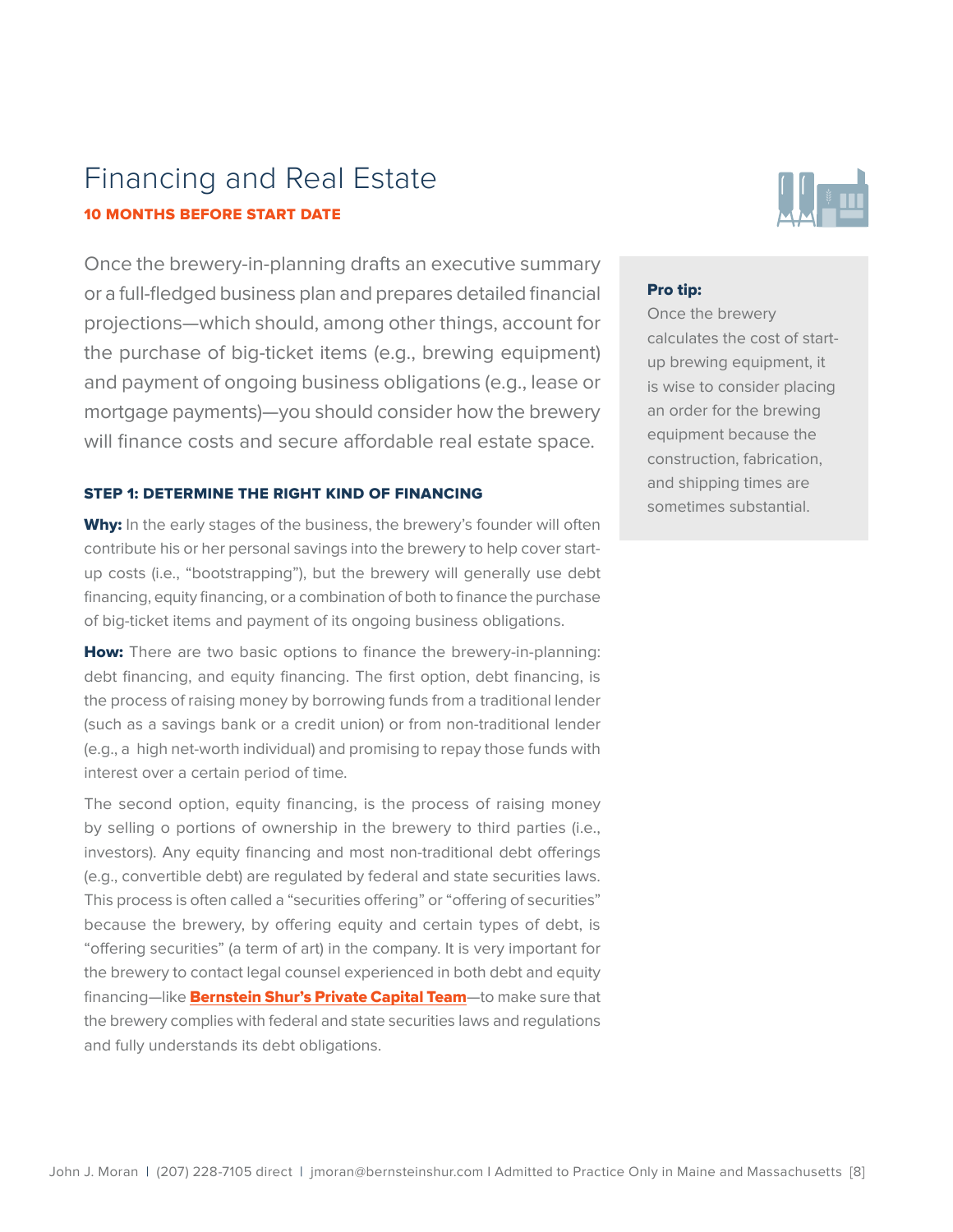#### STEP 2: SECURE A LOCATION FOR YOUR BREWERY

Why: As part of the federal licensing process (see "Federal Licensing and Compliance"), the brewery must submit proof that it has secured the soon-to-be brewery premises. If the brewery is leasing physical space, the brewery may submit a signed commercial lease agreement; if, on the other hand, the brewery owns or is planning to purchase the brewery premises, the brewery may submit a properly recorded deed.

How: Consult with legal counsel who is well versed in real estate and municipal law to ensure that your hoped-for space is properly zoned for brewery operations.

From a technical standpoint, you should also consider whether your new premises (1) contains the proper piping for **water consumption and** wastewater disposal, (2) includes cold and dry storage areas, and (3) offers room for expansion.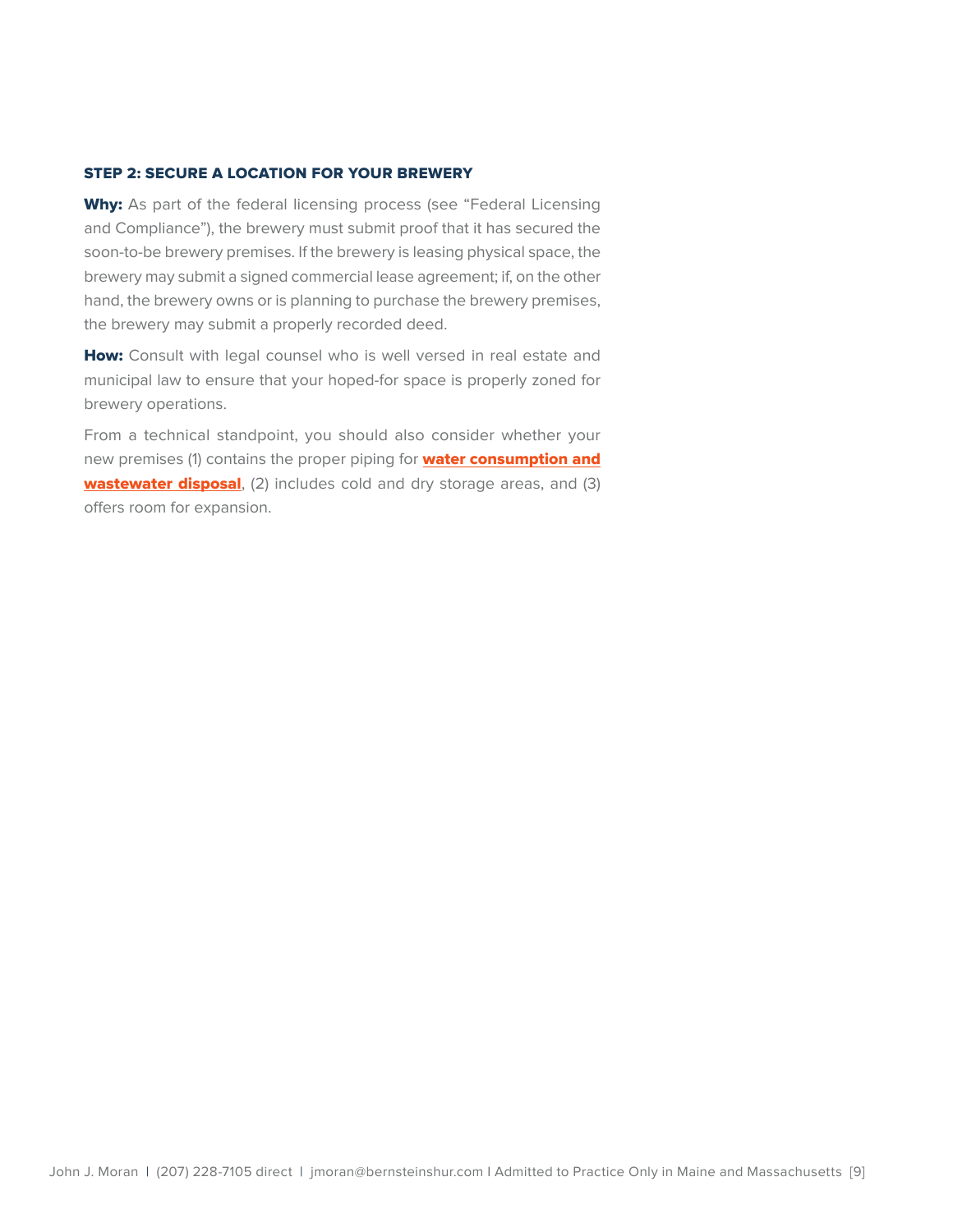## Federal Licensing and Compliance 9 MONTHS BEFORE START DATE

The next step for a brewery-in-planning is to comply with several federal licensing requirements, the most notable of which requires the brewery to apply for and obtain its Brewer's Notice from the Alcohol and Tobacco Tax and Trade Bureau (TTB). The following list of federal licensing and registration requirements is not, by any means, a comprehensive list, and a start-up brewery should not rely solely upon this list to comply with such requirements without first consulting with an attorney who is experienced in this area of the law—like us. We prepare, submit, and help streamline the federal licensing and registration processes by working directly with TTB.

#### STEP 1: APPLY FOR A FEDERAL BREWERY LICENSE

Why: In order for your brewery to begin brewery operations, it must "give notice as a brewer" to TTB, and the brewery cannot begin operations until the appropriate TTB examiner approves the Brewer's Notice and all associated documents.

How: You can apply for your Brewer's Notice through TTB's Permits Online, but we recommend consulting with experienced legal counsel before submitting the Brewer's Notice because there are many opportunities for errors. The Brewer's Notice can be complicated, with many associated forms including, but not limited to:

- Application for Owner and Officer Information—formerly called a Personnel Questionnaire—for each member, partner, officer, director, and stockholder with an ownership interest of ten percent (10.00%) or more in the brewery; and
- Brewer's Bond or Brewer's Collateral Bond, whichever is applicable.



### Pro tip:

To learn if a Brewer's Bond must be submitted, see our Craft Food and Beverage Client Alert: **New Federal Bond Exemption for Breweries** Distilleries, and Wineries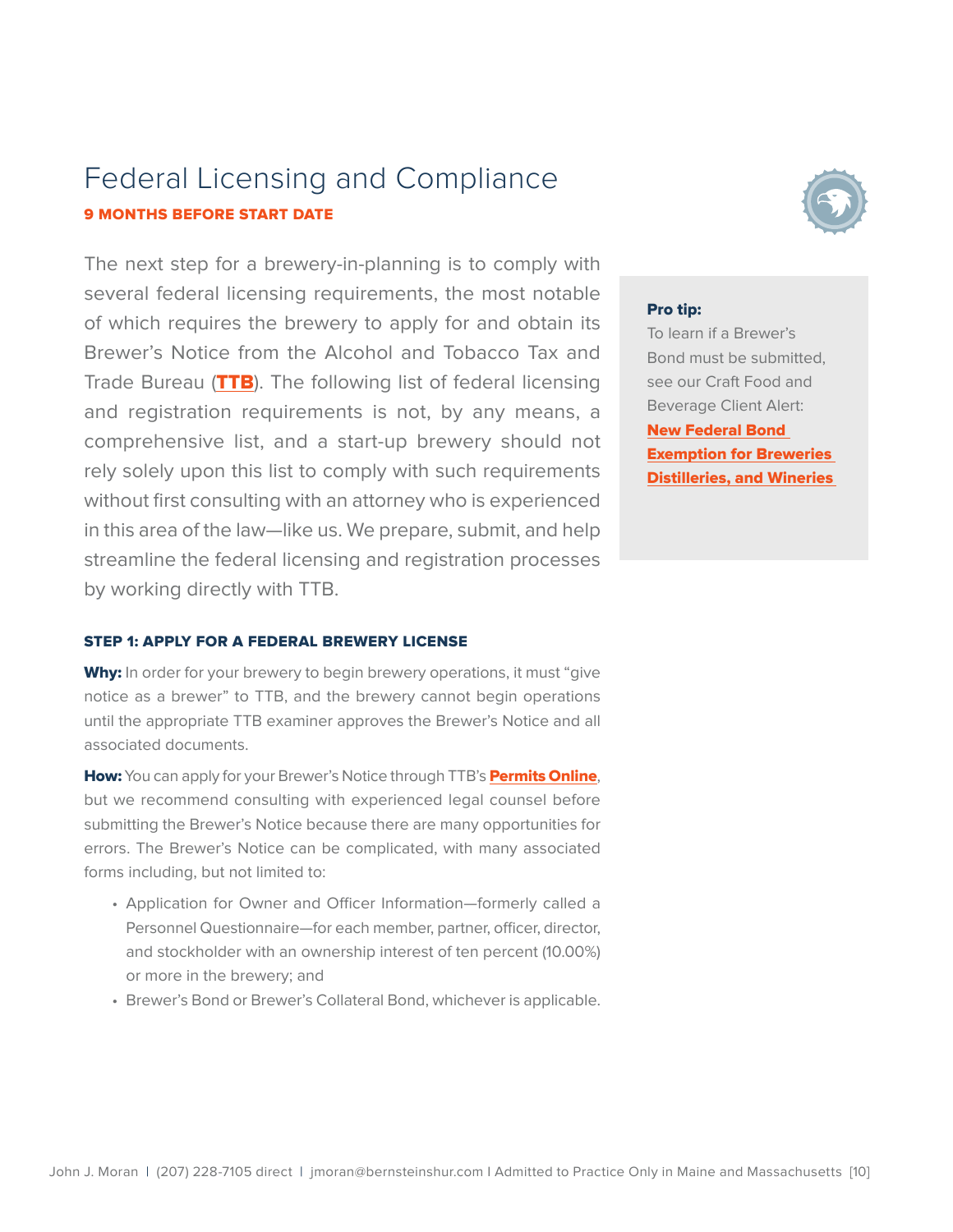In addition to further informational requirements under the Application for Brewer's Notice, the brewery-in-planning also must submit the following documents:

- Diagram of the brewery premises;
- Description of the brewery premises;
- Description of the security at the brewery premises;
- Copy of ownership documents for the brewery premises or a copy of a valid lease agreement;
- Registration of trade name (if required by state or local government); and
- Legible photocopy of the driver's license or official state identification card of the primary contact for the brewery-in-planning.

If the brewery-in-planning is applying as a legal business entity (see "Entity Formation"), it must submit additional documentation.

## STEP 2: COMPLETE ALL FEDERAL REGISTRATIONS AND APPROVALS

Why: Once the brewery obtains its Brewer's Notice, the brewery must secure additional federal registrations and approvals, including registrations and approvals from the Food and Drug Administration and TTB.

How: Consult with TTB and experienced legal counsel to navigate through these additional federal registrations and approvals.

#### STEP 3: FILE FEDERAL EXCISE TAXES

Why: As recording and payment of federal excise taxes and state excise taxes (see "State Licensing and Compliance") are some of the most complicated responsibilities for a brewery, the brewery must perform these obligations carefully and pay the requisite taxes on any beer that is removed from the brewery for consumption or sale—preferably by electronic payment through pay.gov.

How: Discuss the recording, payment, and other compliance issues relating to federal excise taxes with experienced legal counsel and a certified public accountant or other professional tax advisor.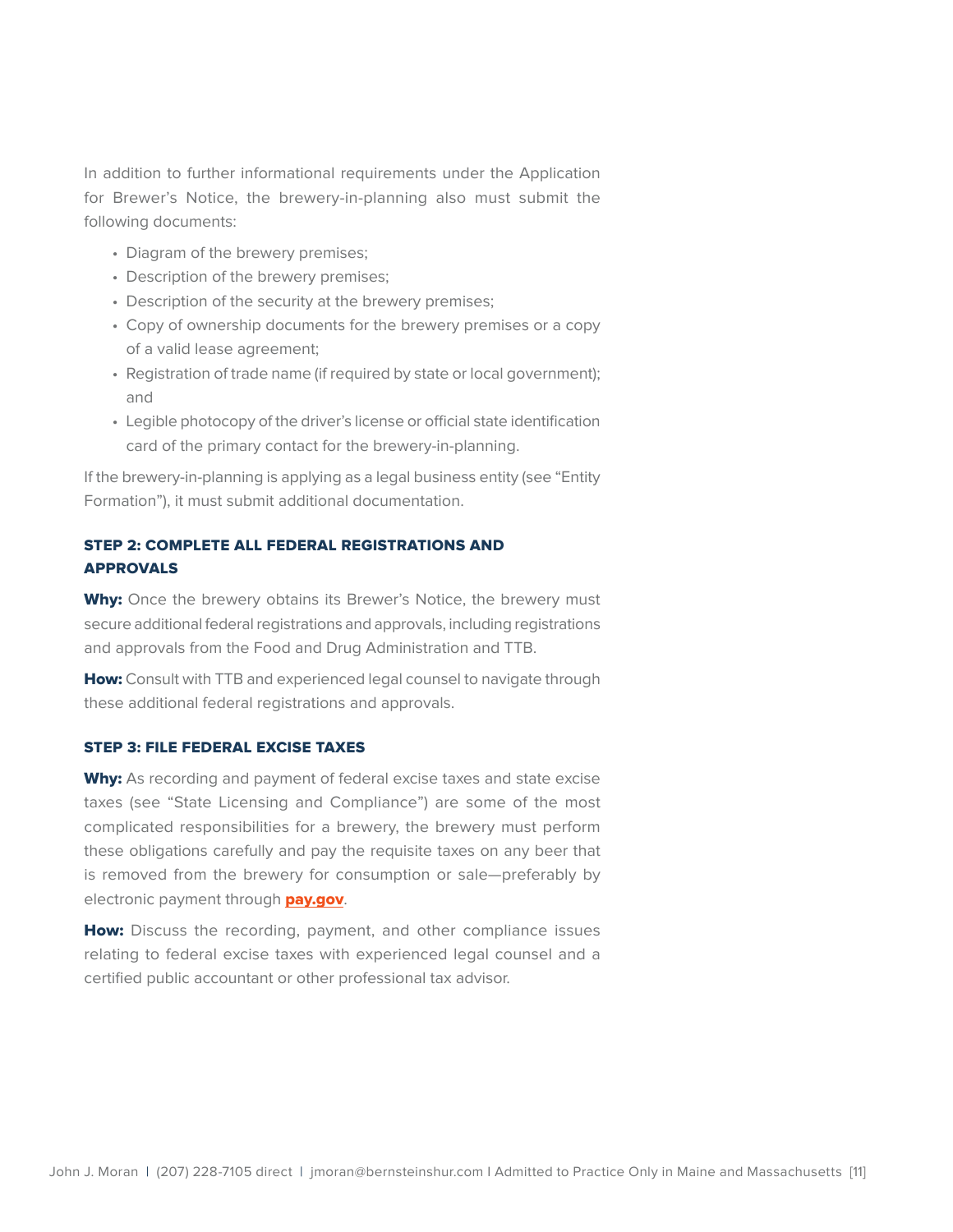

## State Licensing and Compliance 4 MONTHS BEFORE START DATE

Once your brewery successfully secures the appropriate federal licensing, the next step is to secure state and local licensing, registration, and approvals. Those listed below are specific to the Commonwealth of Massachusetts, but we at Bernstein Shur are more than happy to help you navigate your state's licensing requirements if we happen to practice law in your state. Please contact us to find out.

#### STEP 1: APPLY FOR A STATE BREWERY LICENSE

Why: In order to produce and sell beer in Massachusetts, the breweryin-planning must secure a state brewery license. There are actually three (3) types of brewery licenses: (1) farmer brewery license, (2) manufacturer license, and (3) pub brewery license. Each license offers certain benefits, and your legal counsel or the Alcoholic Beverages Control Commission (ABCC) can further explain them to you.

How: Consult with experienced legal counsel to select the proper brewery license and submit the requisite paperwork. To learn more about the brewery license applications, take a look at them here:

**Farmer-Brewery License Application (Annual Fee Varies) Manufacturer License Application (\$4,500 Annual Fee) Pub Brewery License Application (\$1,000 Annual Fee)** 

### STEP 2: COMPLETE ALL STATE REGISTRATIONS AND APPROVALS

Why: The brewery may need to secure additional state and local registrations and approvals, which may include, but are not limited to, registrations and approvals from the city or town where the brewery will be located.

How: Consult with experienced legal counsel and ABCC to navigate through these additional state and local registrations and approvals.

#### STEP 3: FILE STATE EXCISE TAXES

Why: It is important for the brewery to begin reporting its federal and state excise taxes.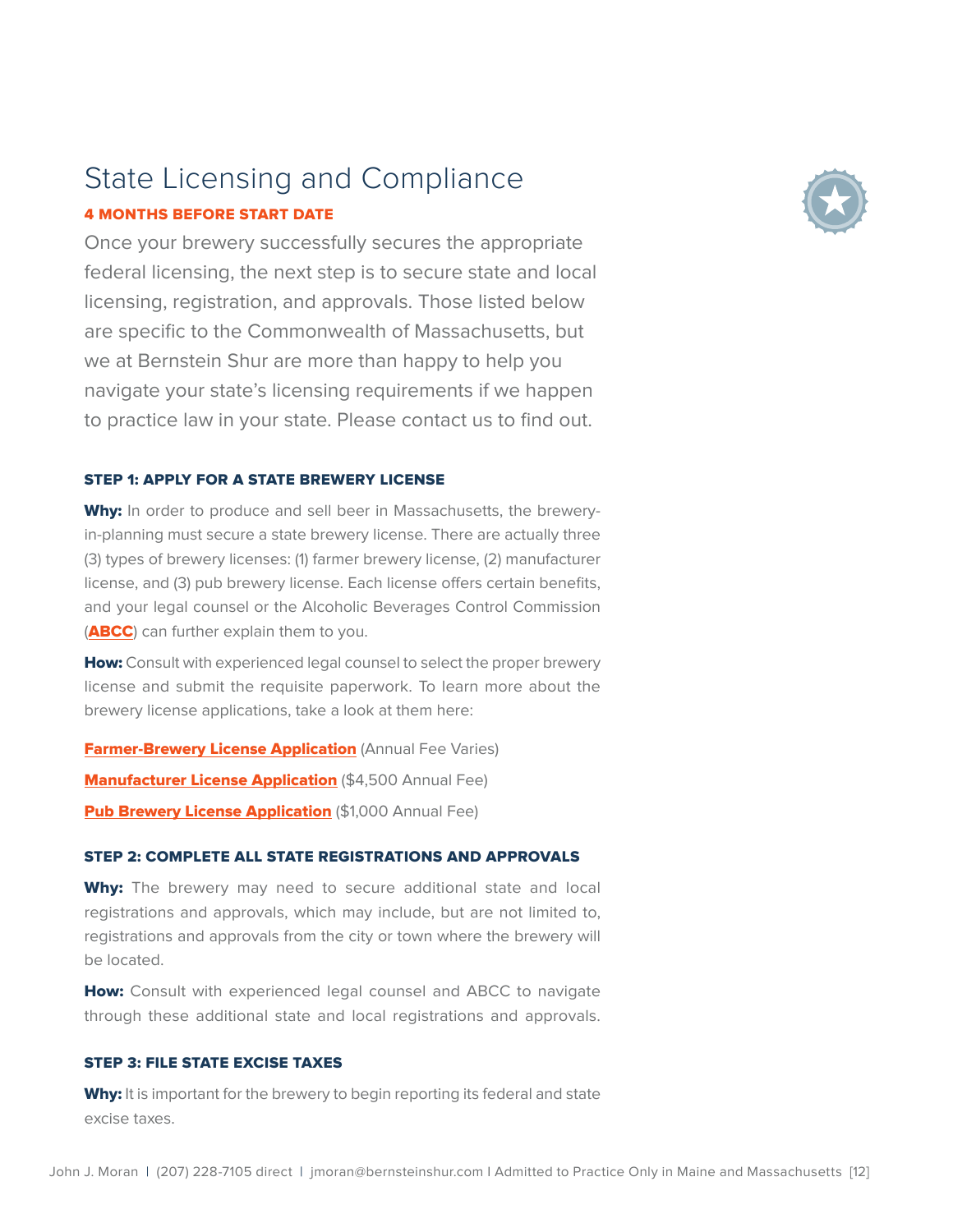Secondary Aging, Blending, and Bottling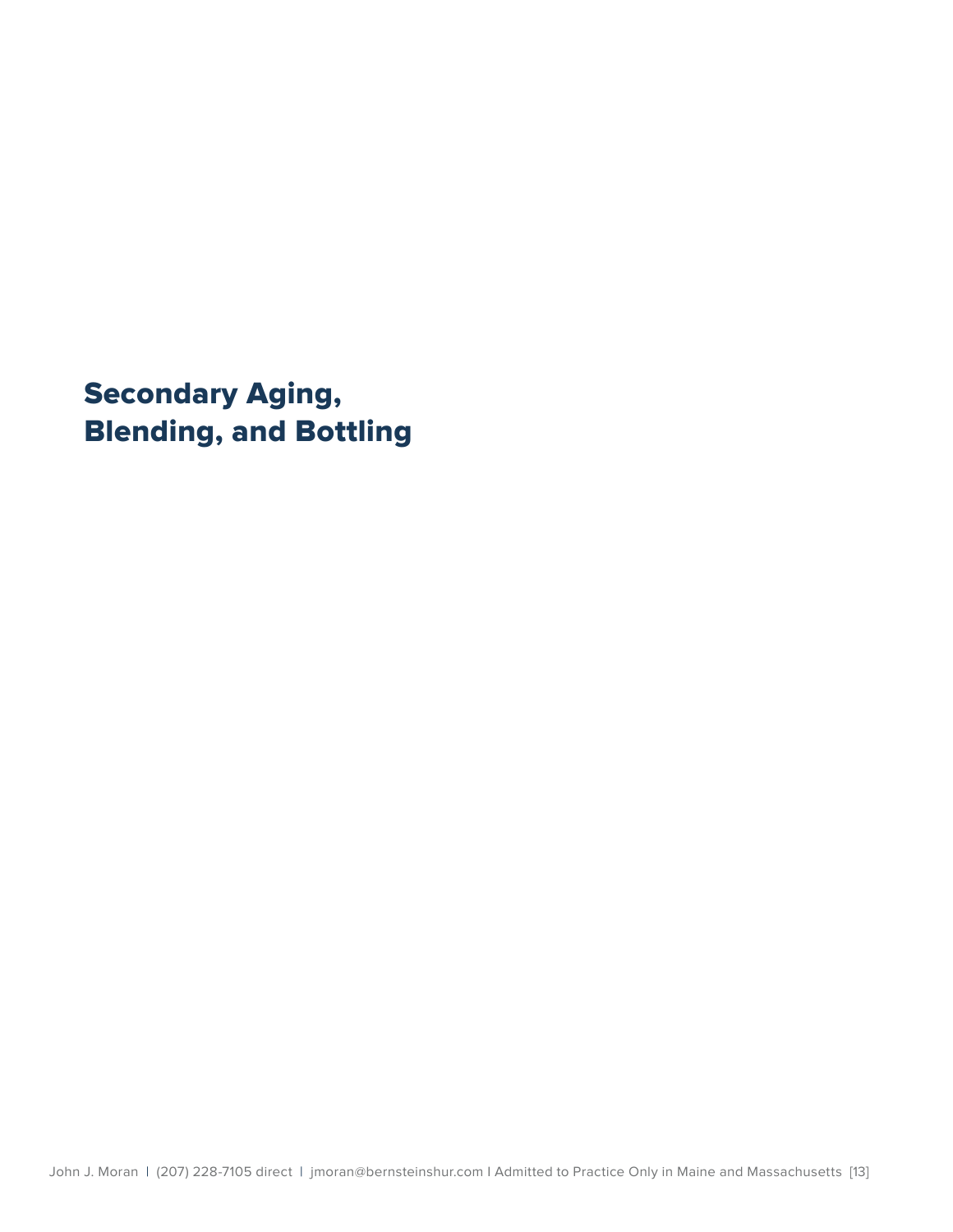## Additional Considerations AFTER START DATE



Once the start-up phase of the brewery is complete (i.e., "Primary Fermentation"), the brewery should begin to consider how it will address and manage the following issues in the post start-up phase of the brewery (i.e., "Secondary Aging, Blending, and Bottling").

## FEDERAL, STATE, AND LOCAL COMPLIANCE

The brewery will need to submit the appropriate paperwork with TTB if one or more of the following changes occurs after the brewery receives its Brewer's Notice (i.e., "Change After Original Qualification"): location, name, ownership or management structure, Brewer's Bond, or other certain information in the Brewer's Notice. Similarly, the brewery will need to remain compliant with existing state and local statutes, regulations, and ordinances.

#### PLANNING FOR EXPANSION

If the brewery plans to expand, whether by increasing production capacity, constructing a quality control and assurance laboratory, moving to a larger location, or opening a new location altogether, the brewery will likely need additional ("follow-on") financing to realize that expansion. If you are considering whether the brewery will need additional financing, you should start planning your next round of follow-on financing at least six months before the brewery will actually need the extra funds. Consult with experienced legal counsel to discuss potential options for follow-on financing—whether debt or equity, traditional or non-traditional.

#### **DISTRIBUTION**

If allowed by the state's "three-tier" system or some variation of that system, the brewery will oftentimes deliver its beer directly (i.e., "self-distribute") to on-premise and off-premise retail accounts (e.g., restaurants, bars, bottle shops, etc.), until it is no longer allowed under state law or it no longer makes business or financial sense to do so. In either case, the brewery